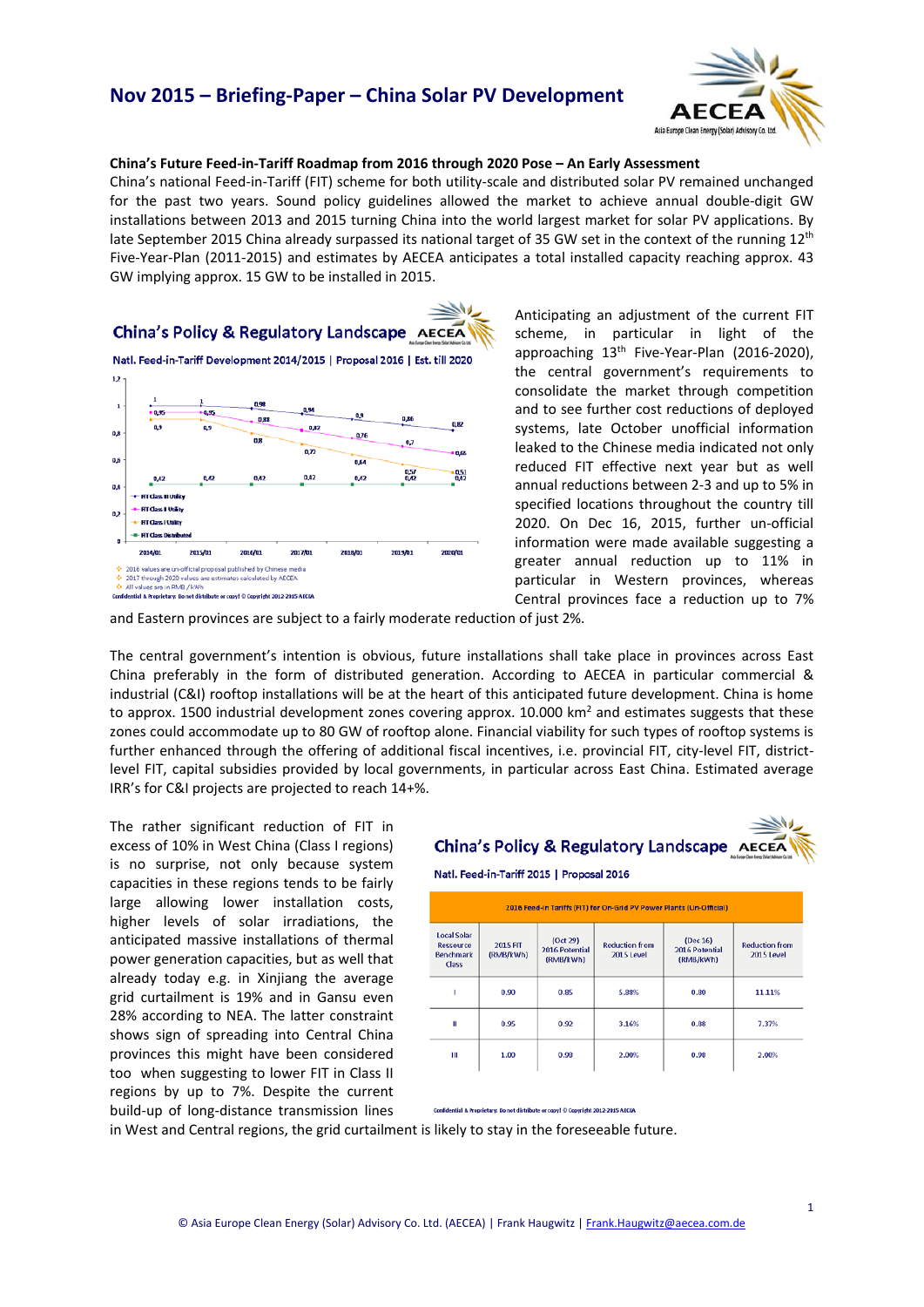### **Nov 2015 – Briefing-Paper – China Solar PV Development**



Unclear as of today remains the fact whether the central government intends to adjust as well the FIT for distributed solar PV further since so far publicly available information refers to utility-scale projects only. Regarding distributed PV the last adjustment effective since Sept 2014 allows developers to choose between FIT for distributed or FIT for utility-scale projects under specific conditions.

Assuming that in the remaining days of 2015 the central government will officially publish reduced FIT for 2016 and till 2020 it certainly will provide a greater predictability compared to the past were occasionally various announcement were made at short notice causing a year-end-rush to finalize installations. However, even if the govt will release such a 5 year FIT roadmap, any of these future annual FIT values are certainly not set in stone, i.e. depending on e.g. that technological advancements may lead to financial returns considered too high, the govt reserves the right to adjust the FIT accordingly.

#### **China is bullish on Concentrating Solar Power (CSP)**

Already late September the National Energy Administration (NEA) issued an official notification outlining its ambitions to support and promote the deployment of Concentrating Solar Power (CSP) in future. Accordingly it invited the industry to submit project proposals with an individual power generation capacity of minimum 50 MW featuring domestic equipment. Potential projects shall be constructed in regions with a DNI allowing at least 1600 kWh/m<sup>2</sup>/a, which suggest that basically all potential projects shall be in West China. The share of equity can not be lower than 20%, the VAT is temporarily set at 17% and the intended operation period is 25 years. The industry response was somewhat overwhelming, because expressions of interest amounted to approx. 8.8 GW from which the govt shall select projects with a combined capacity of 1 GW. Corresponding Feed-in-Tariff is still under consideration by NEA. Interestingly, if the proposed FIT by developers is considered too high that project automatically disqualifies itself. In the context of the 12<sup>th</sup> Five-Year-Plan for Solar Development (2011-2015) China has set a target of 1 GW of CSP and according to China RE Roadmap 2050 indicated 5 GW (baseline scenario) and 10 GW (optimistic scenario) by 2020. To date, approx. 250 to 300 MW of CSP featuring various technologies are in different project developmental stages.

#### **AECEA's Asia Country Watch-List "India"**

To date, India's total installed power generation capacity amounts to a mere 275 GW (incl. 37 GW of RE) and approx. 300 Mio people have no access to power at all. In the next ten years, India's power generation capacity requirements are anticipated to double and even to quadruple in the next 20 years. In this context, driven by national and state policies India's domestic solar PV market is expected to witness double-digit GW annual installations in the years to come. The country's main governmental body in charge the Ministry for New and





Renewable Energy (MNRE) is looking at a total installed solar capacity of 100 GW by 2022 and expects from 2016 through 2022 annual PV additions in the range from 12 to 17 GW. Ambitious targets, however a number of prevailing constraints may have a slow down effect. For instance the national target of 100 GW is split into 60 GW (utility-scale ground-mounted) and 40 GW of rooftop installations, in particular the latter gives reason to be cautious, are of today just 200 MW installed on roofs across the country. In comparison the acquisition of land for ground-mounted systems is equally challenging, along with today's overall grid stability and power evacuation capacity.